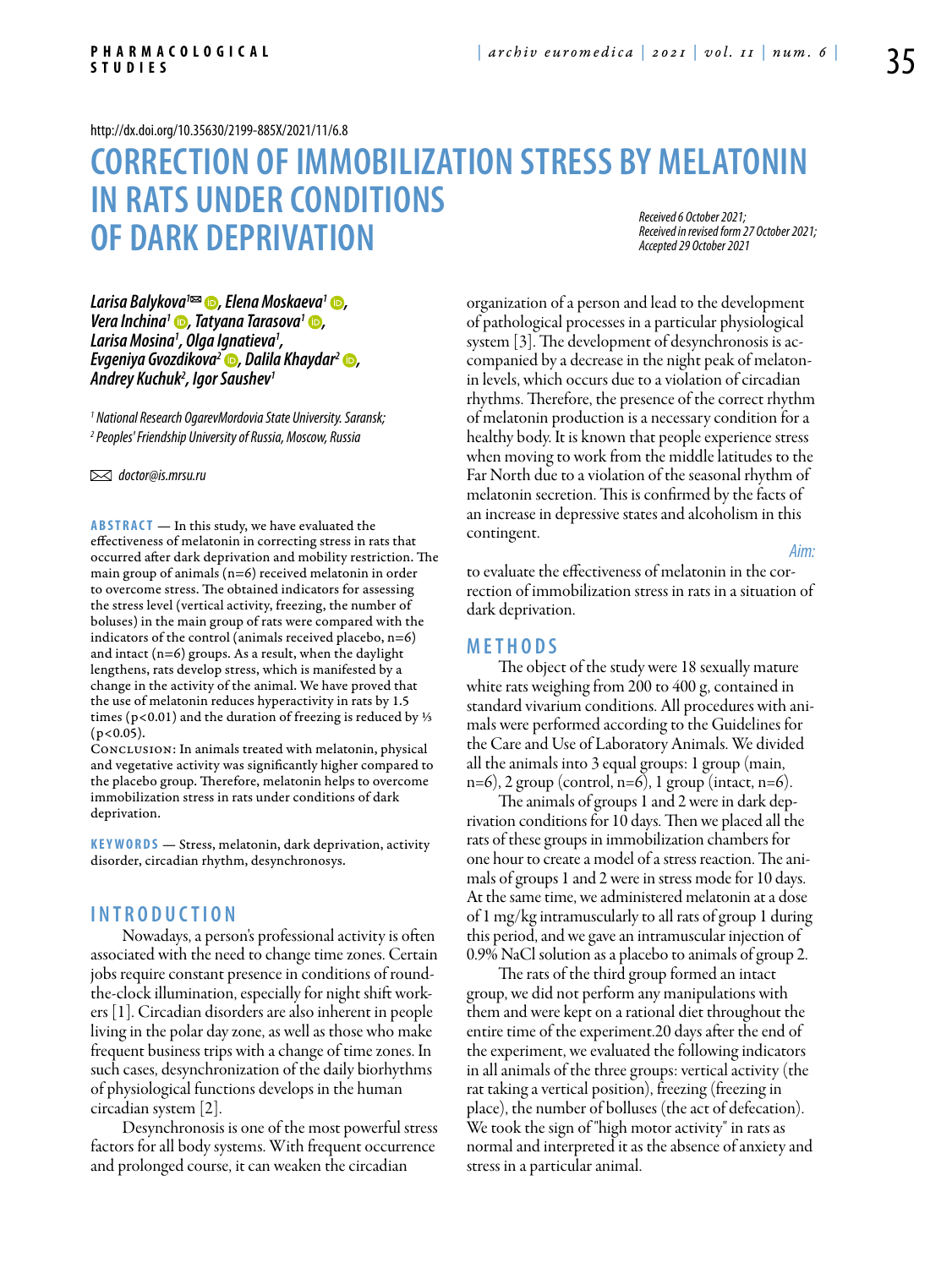Statistical processing was carried out with the calculation of arithmetic mean values (M) and their errors (m). The reliability of differences in the groups was calculated using the Mann-Whitney test. The differences were considered significant if p<0.05.

# **R e s u l t s**

The indicators of motor activity, namely vertical activity, in the rats of the first group were 1.5 times lower compared to the intact group (p<0.01) (Fig. 1). This fact indicates that dark deprivation and impaired mobility leads to stress. However, we found that the vertical activity in the group of rats treated with melatonin was significantly higher by 22% compared to the intact second group  $(p<0.05)$  (Fig. 1). This means that anxiety melatonin helps to reduce stress levels and helps to neutralize anxiety disorders in the animal.



*Fig. 1. Vertical activity in rats of the studied groups*

Another indicator of stress is freezing (freezing of the rat without movement). We noticed that the duration of freezing during one hour of observation in the first and second groups of animals was more than ten times higher than in the intact animals (Fig. 2) (p<0.001). However, against the background of the use of melatonin, the activity of rats improves, and the duration of freezing decreases by 33% (p<0.05).



*Fig. 2. Indicators of freezing in rats under immobilization stress after dark deprivation*

The number of boluses reflects the state of the autonomic nervous system. Therefore, the more boluses there are, the more pronounced the stress reaction in the animal. The highest number of boluses per day was in the experimental group of rats receiving placebo — 24.1+1.7. This indicator had significant differences with the group of animals receiving melatonin — 16.5+2.3 (p<0.05). In the animals of the intact group, the number of boluses per day was minimal (7.8+1.1), but there were no significant differences with the first group(p>0.05).

#### **D i sc u s s i o n**

 Circadian rhythms are important for the normal development and functioning of the nervous system. Violations of circadian rhythms suppress the function of the nervous system and lead to the formation of stress, which has been proven in animal models [4]. The systemic response to stress, aimed at eliminating or reducing stress, is accompanied by changes in behavioral, vegetative, motor, sensory, cognitive and other functions of the body [5].

It is known that melatonin contributes to the modulation of circadian rhythmicity. Melatonin is also involved in the regulation of blood pressure and the autonomic cardiovascular system, the regulation of the immune system, as well as in various physiological functions [6]. Melatonin synthesis and secretion are enhanced in the dark and suppressed by light. Low concentrations of melatonin are usually found in patients with neurological diseases and mental disorders [7]. Positive results of the use of melatonin were obtained in the correction of mental and behavioral disorders, such as attention deficit hyperactivity disorder. Melatonin has an effect on the organs of the gastrointestinal tract. Arendt J. et al. It was noted that melatonin protects the gastrointestinal tract from ulcers by reducing the secretion of hydrochloric acid and increasing the secretion of bicarbonate of the duodenal mucosa [1]. Melatonin also promotes the regeneration of the epithelium of the intestinal mucosa. These factors indicate the properties of melatonin to correct the state of the autonomic nervous system.

Our study demonstrates that animals that are in conditions of round-the-clock illumination and impaired mobility experience stress. This stress reaction can be successfully compensated by administering melatonin to animals. We noted that the vertical activity in the main group of rats improved by 1.3 times, the number of freezing decreased by 1.5 times, and violations of vegetative reactions were practically leveled.

### **C o n cl u s i o n**

Light desynchronosis leads to the development of stress and anxiety-depressive disorders. The restora-